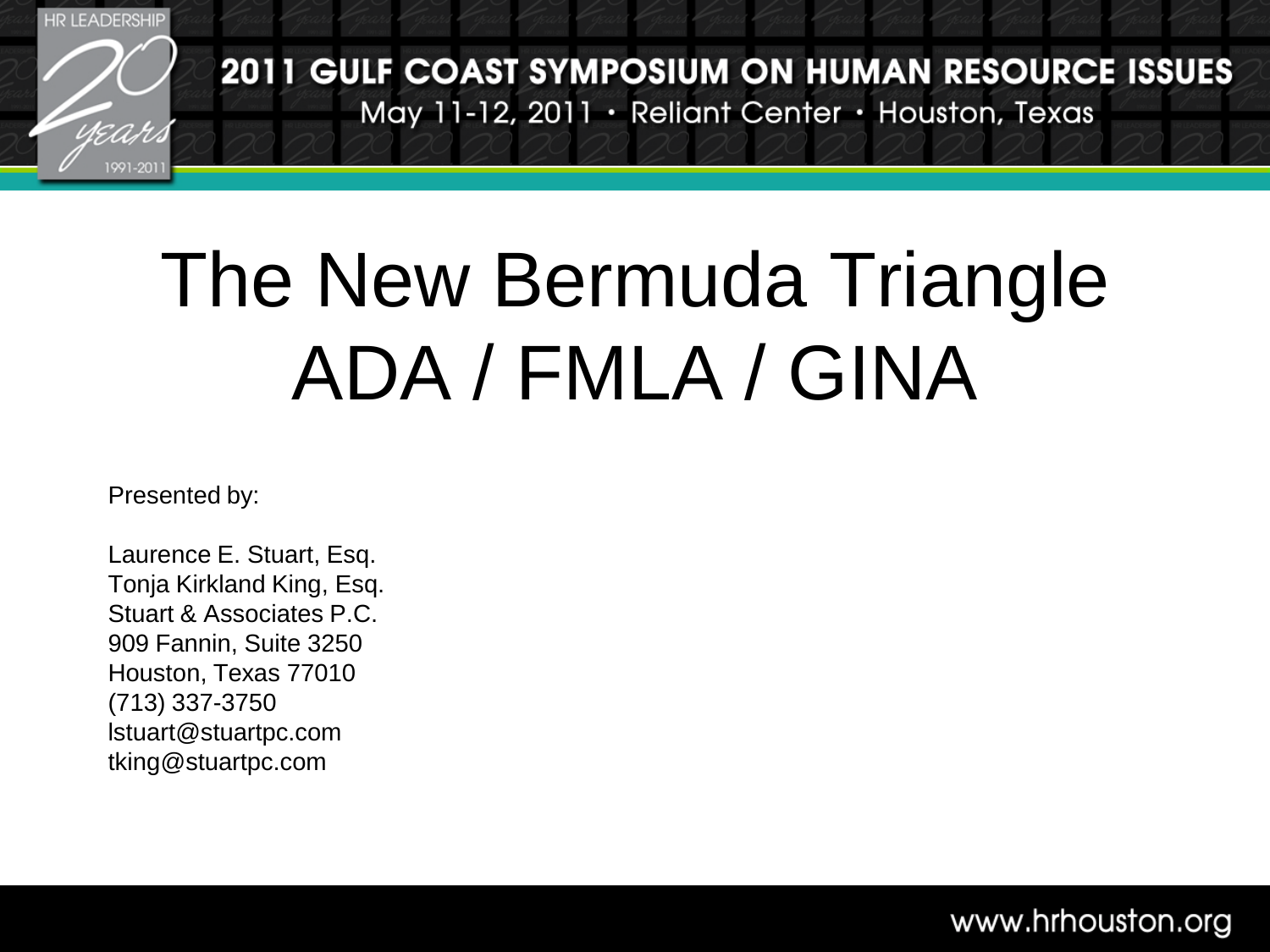

#### ADA Amendments

- New Regulations Finalized
- Expanded Definition of What Constitutes a "Disability"
- Expanded Protection for Employees "Regarded As" Disabled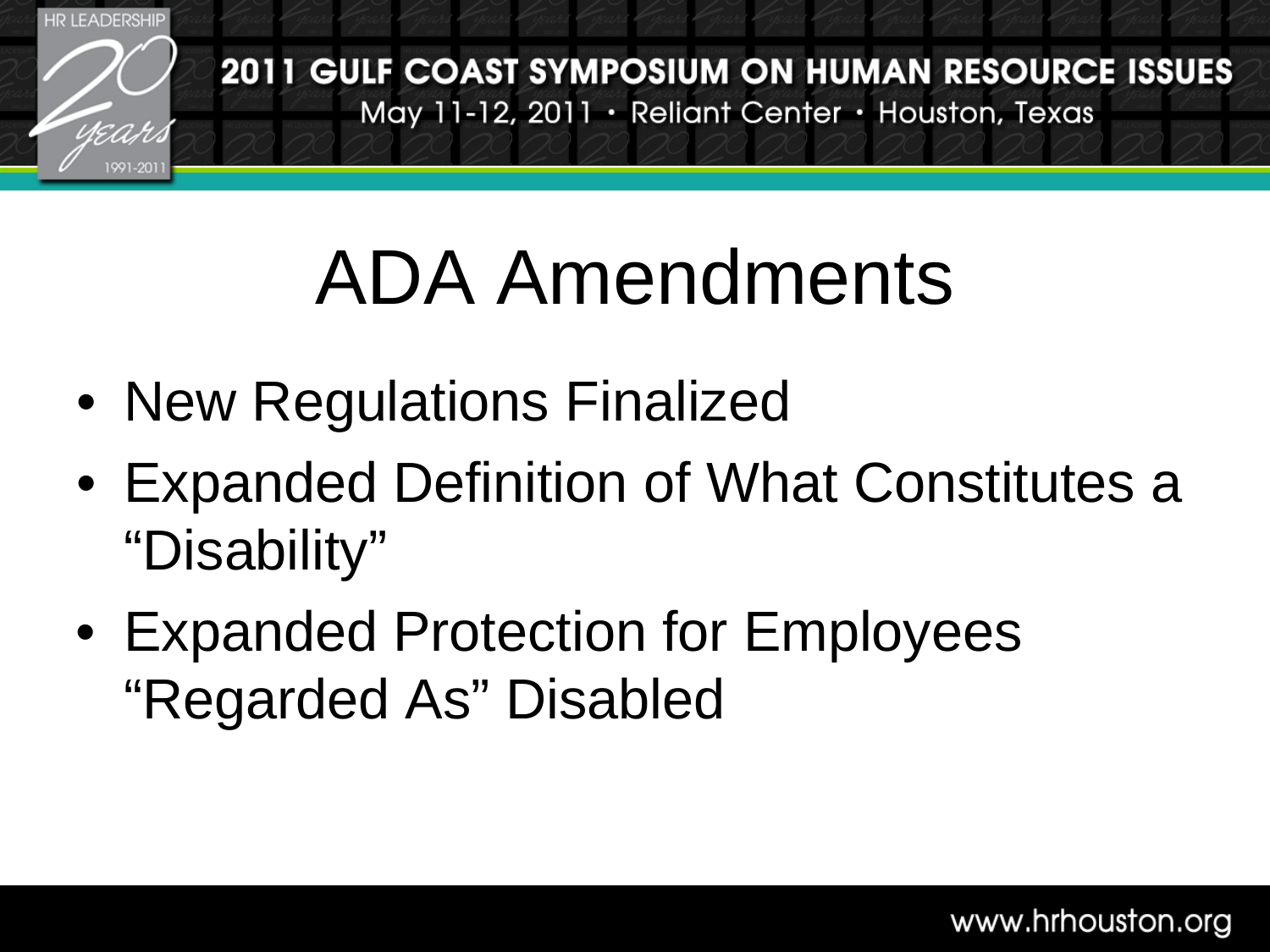

#### ADA Protections

- Disability =
	- Serious Health Condition
	- Substantially Limits
	- Major Life Activity
- Qualified to Perform Essential Functions With or Without Accommodation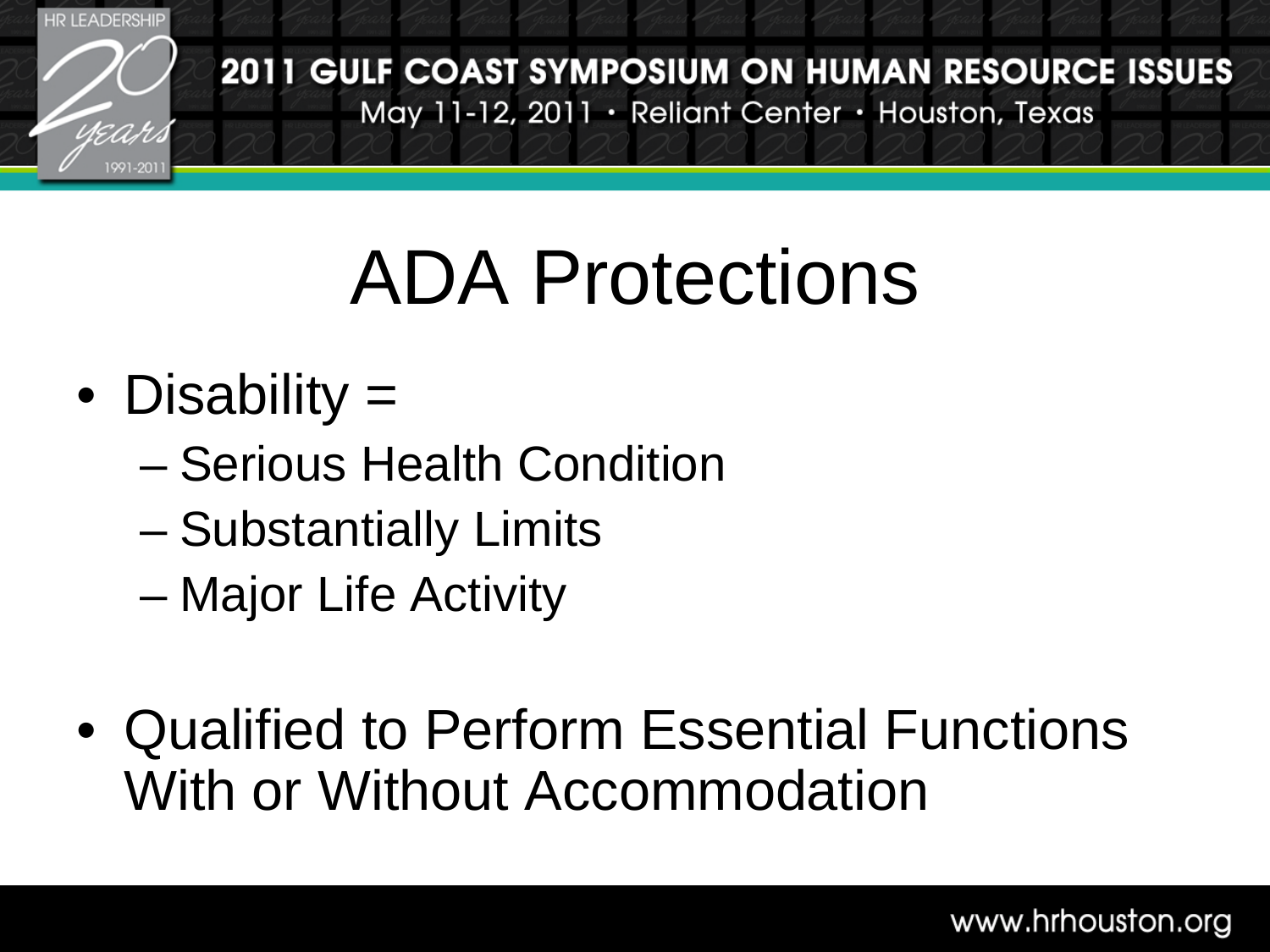

### Is There a Disability?

- Serious Health Condition
- Consider Impairment Without Regard to Available Mitigating Measures
	- Ignore medication and medical devices
	- Free pass for employees to ignore own health
	- Exceptions: eyeglasses and contact lenses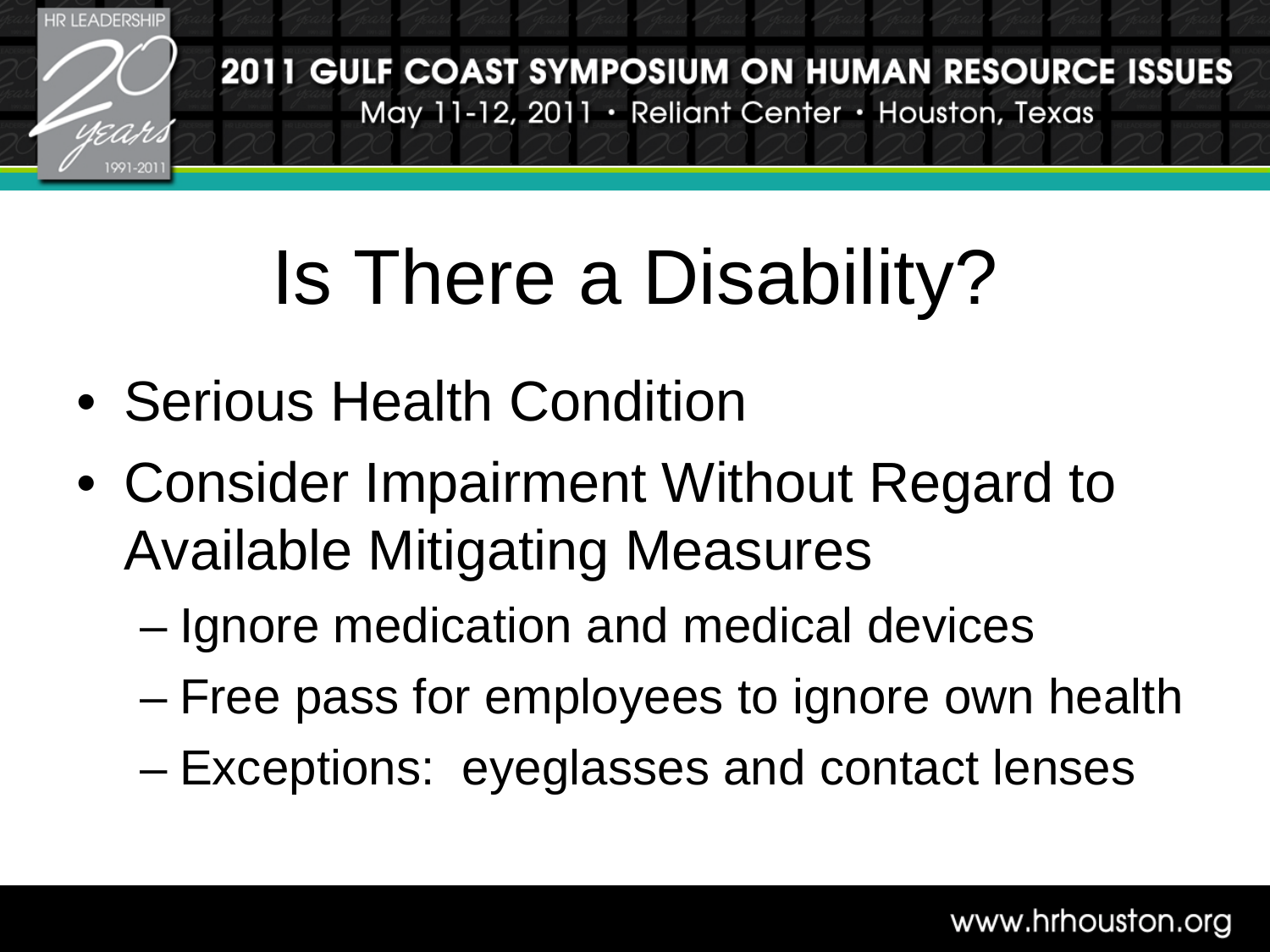

## Is There a Disability?

- Certain Conditions Listed in Regulations:
	- Deafness; blindness; missing limbs; mobility impairments; HIV; cancer; MS; muscular dystrophy; major depression; OCD; bipolar; **Schizophrenia**
- Episodic Impairments
	- Can be disability even if in remission if would substantially limit a major life activity when active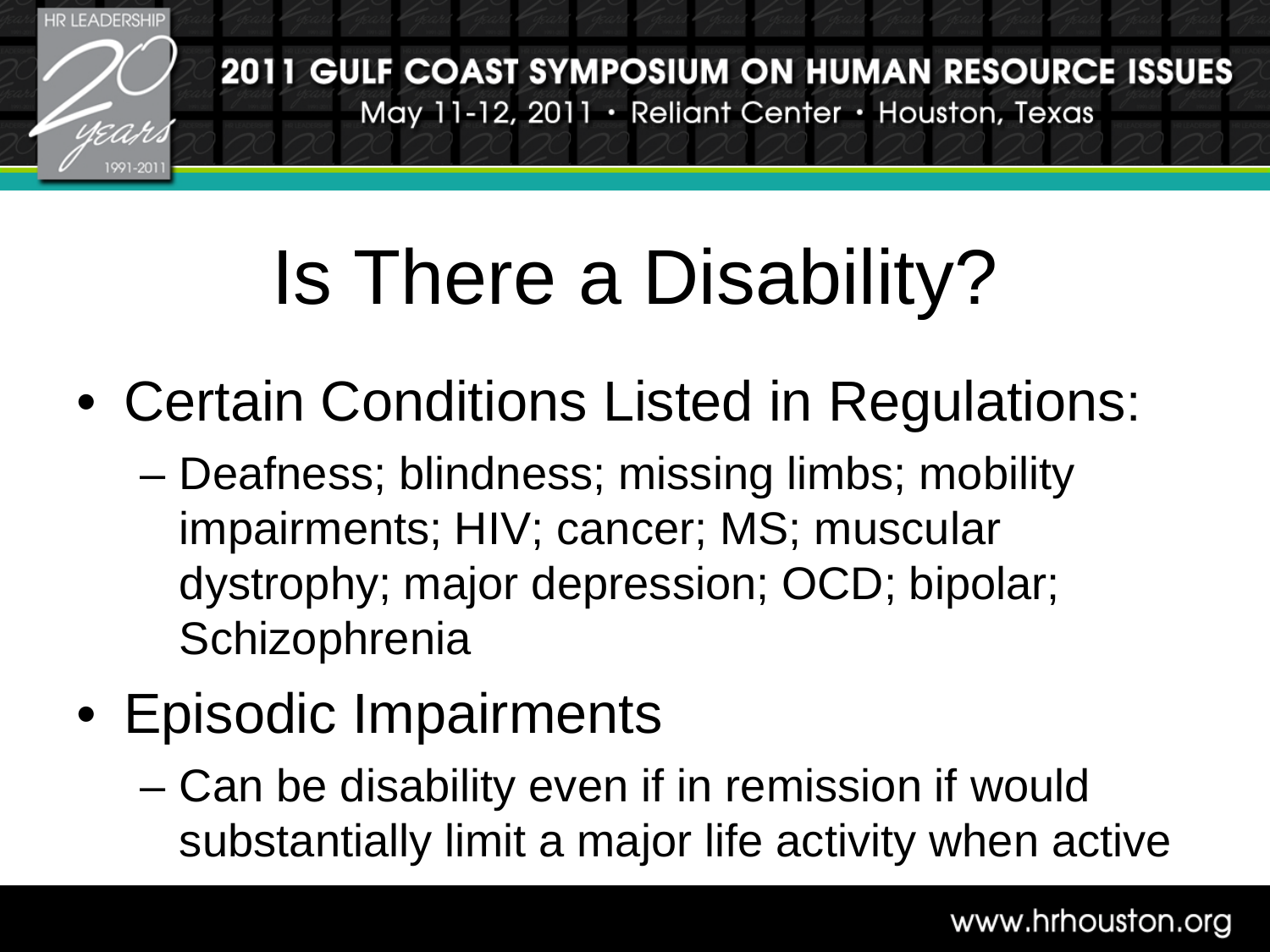

## Substantial Limitation?

#### • New Definition

- "Not meant to be a demanding standard"
- More inclusive
- Benefit of doubt goes to employee
- Choice to Make:
	- Assume most conditions meet the standard, or
	- Expect more litigation over accommodation denials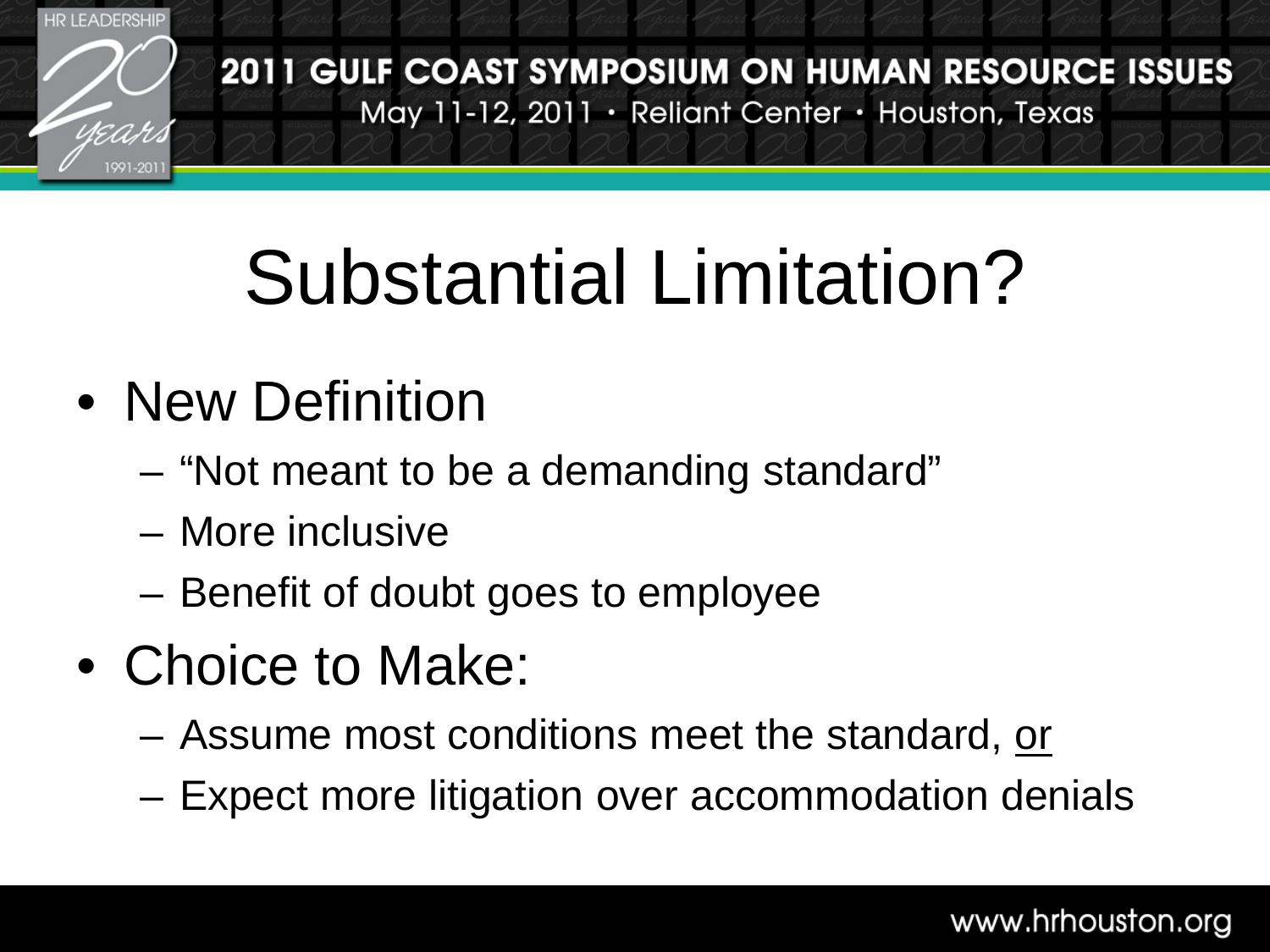

## Major Life Activity?

#### • Substantially Limits "Major Life Activity"

- Nonexclusive list of presumed major life activities includes:
	- Caring for oneself
	- Performing manual tasks
	- **Seeing**
	- **Hearing**
	- **Eating**
	- **Sleeping**
	- **Bending**
	- **Thinking**
	- **Concentrating**
	- **Communicating**
	- Interacting with others
	- **Working**
	- Major body functions (i.e. immune system)

#### www.hrhouston.org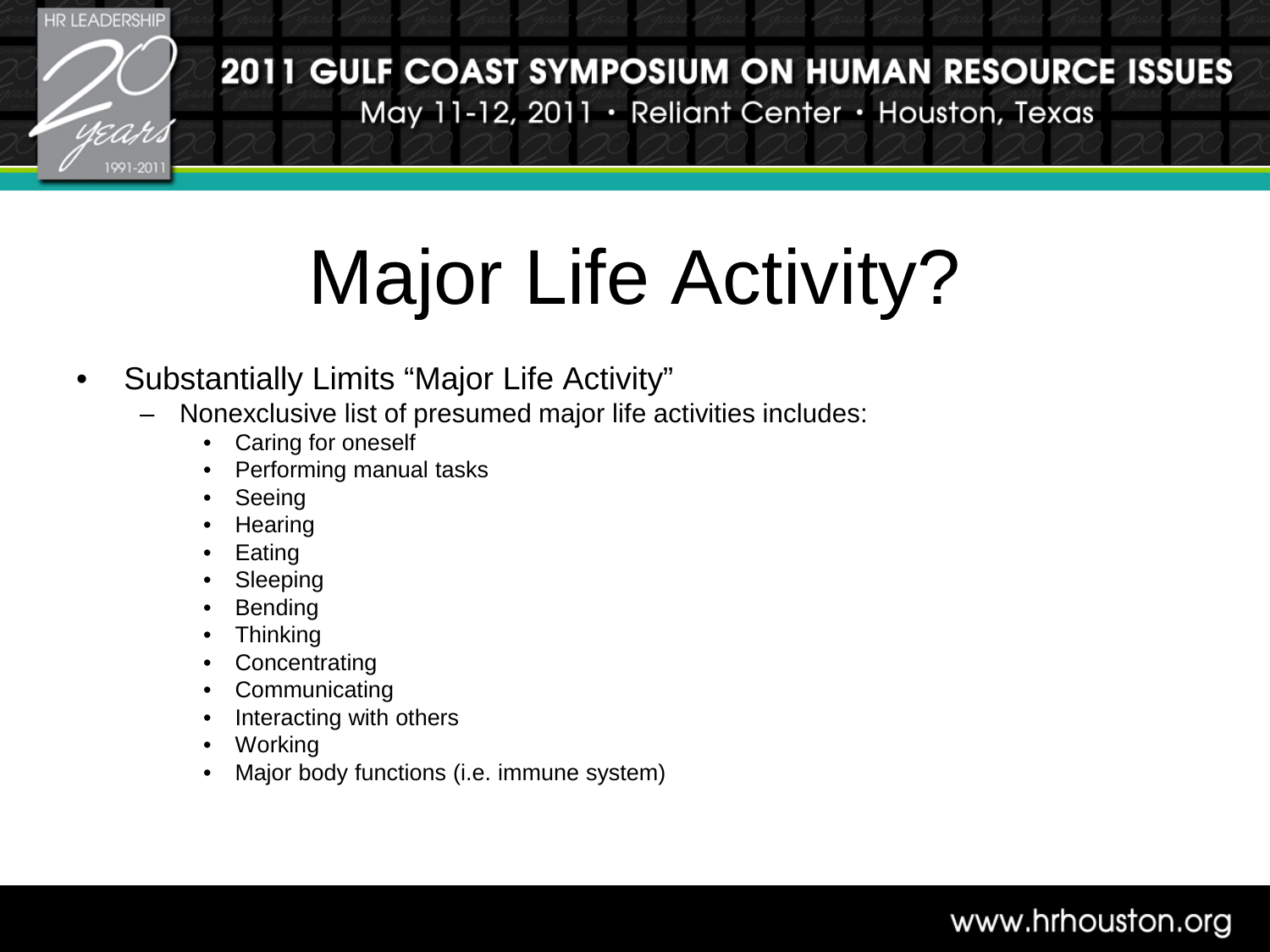

## "Regarded As" Disabled?

- "Regarded As" or "Perceived" Impairment
	- Treating someone as if disabled
		- Don't have to perceive disability as limiting major life activity
	- Perceived disability is one with actual or expected duration of at least 6 months
	- Much broader coverage, but no duty to accommodate perceived disabilities
	- OK to ask for medical documentation relating to absences and accommodations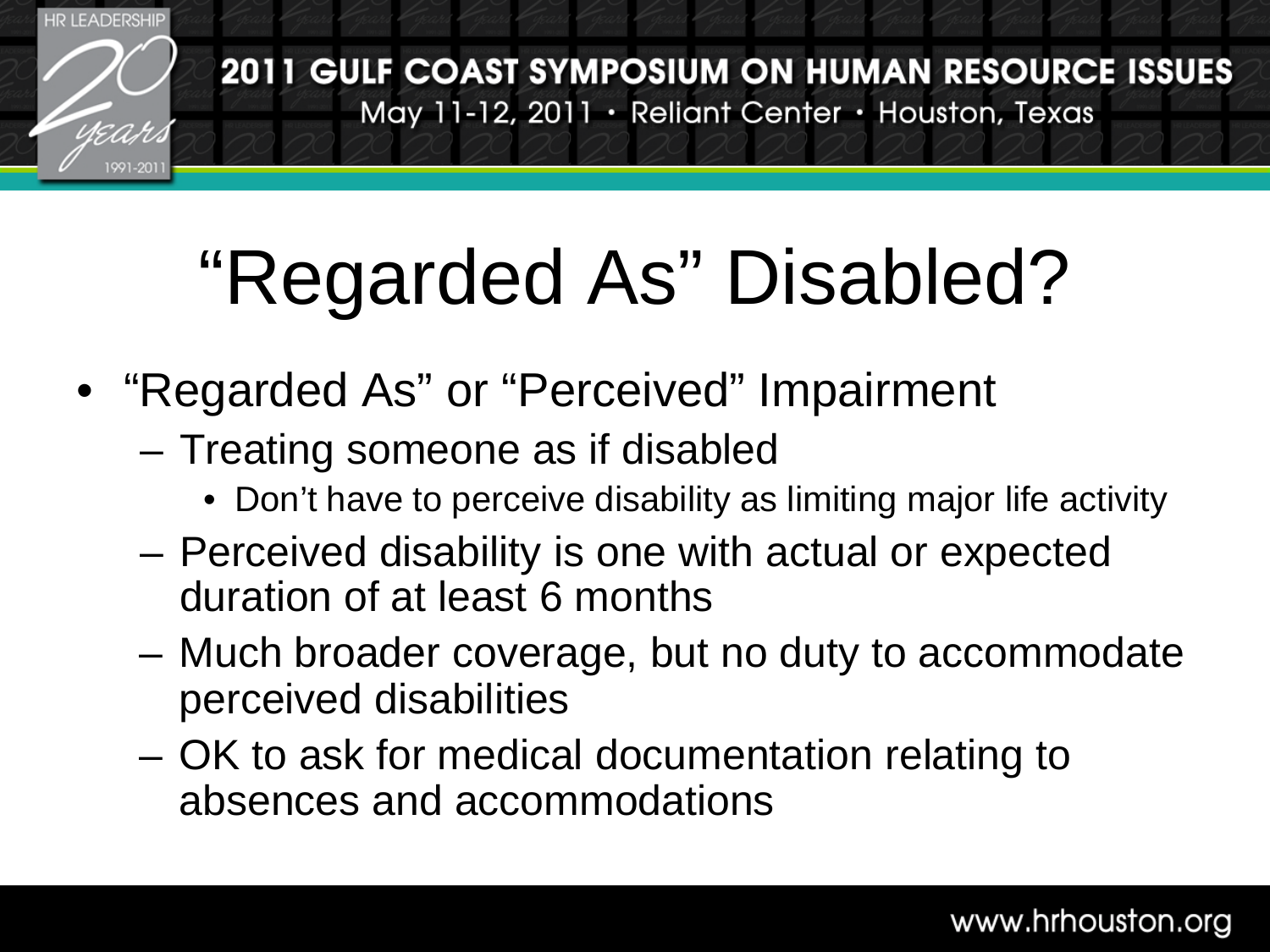

#### New FMLA Regulations

- Clarified Rules Regarding Traditional FMLA Leave
- New Rules Regarding Military Caregiver Leave
- New Ruled Regarding Military Exigency Leave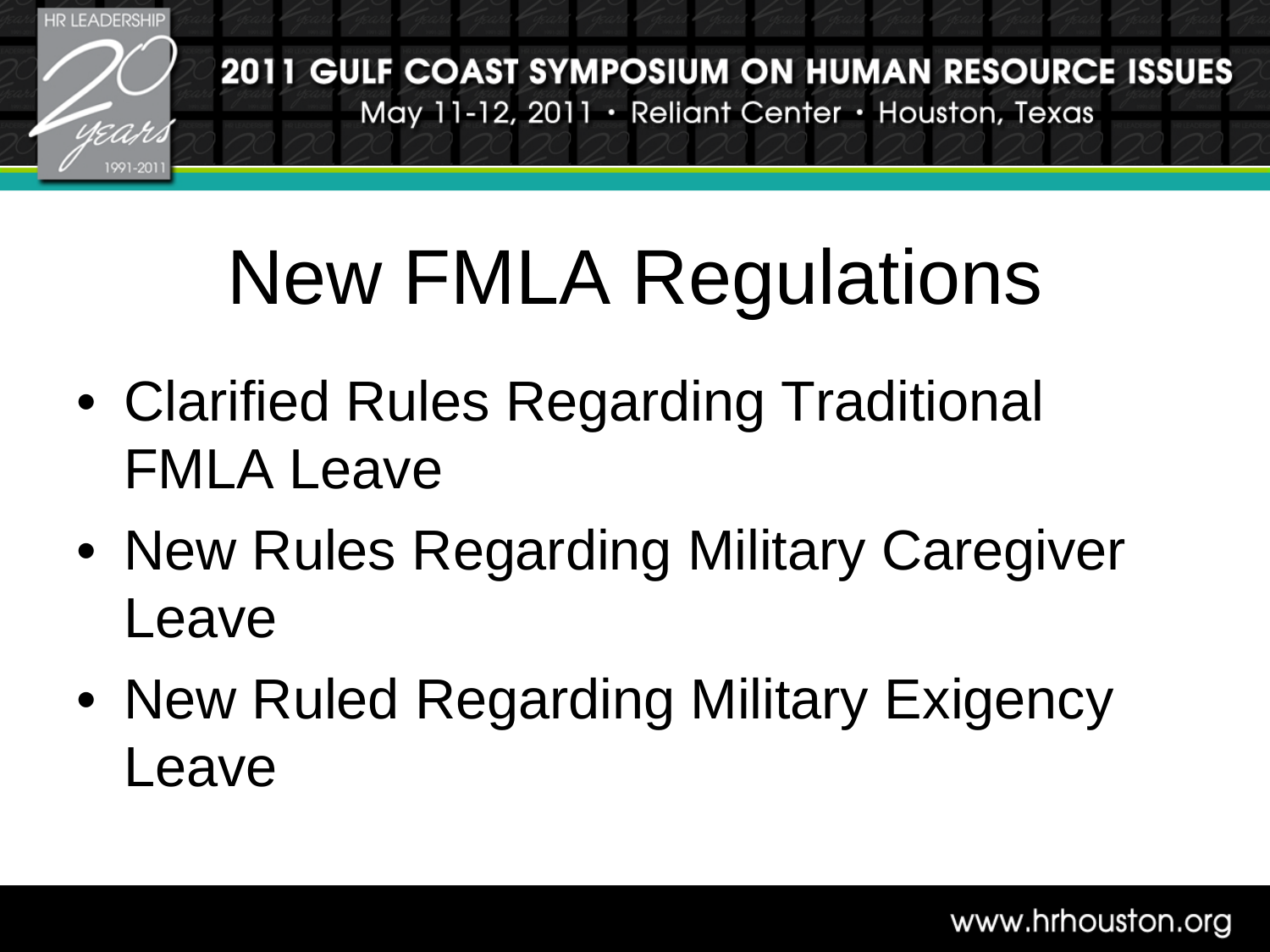

- Serious Health Condition
	- Illness, injury, impairment or physical or mental condition and
	- Overnight stay in medical care facility or "continuing treatment" by HCP for condition that prevents performance of essential functions of job
		- "Continuing treatment" =
			- Incapacity for more than 3 consecutive days, or 1 HCP visit and continuing treatment [the first HCP visit must occur during the first 7 days] or
			- Incapacity due to pregnancy or a chronic condition [at least two HCP visits per year]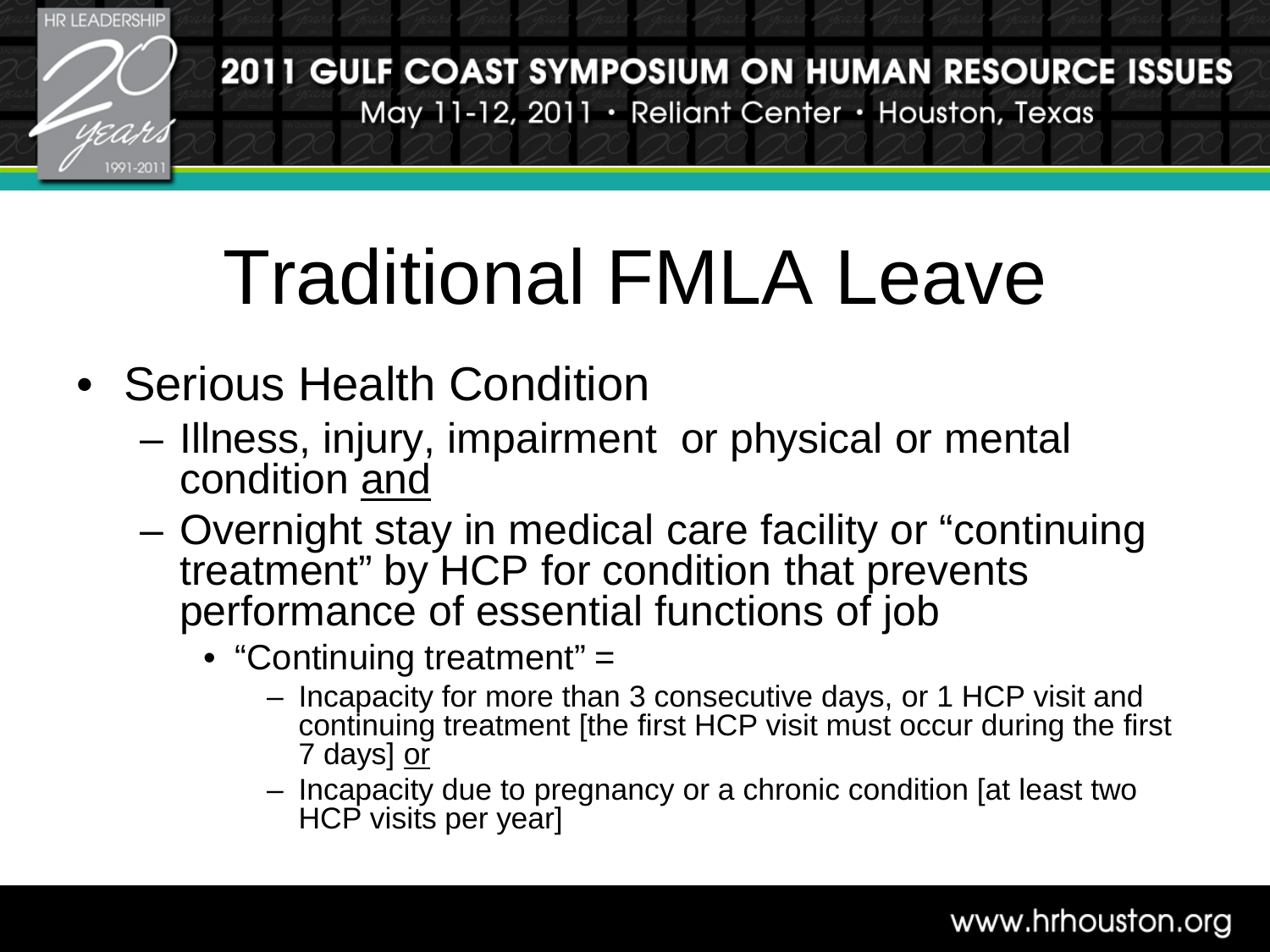

- Employer Notices
	- Company must provide FMLA notices within 5 days
	- Notices required:
		- General FMLA notice
		- Eligibility notice
		- Rights and responsibilities notice
		- Designation notice
	- HR has forms to use, should be automatic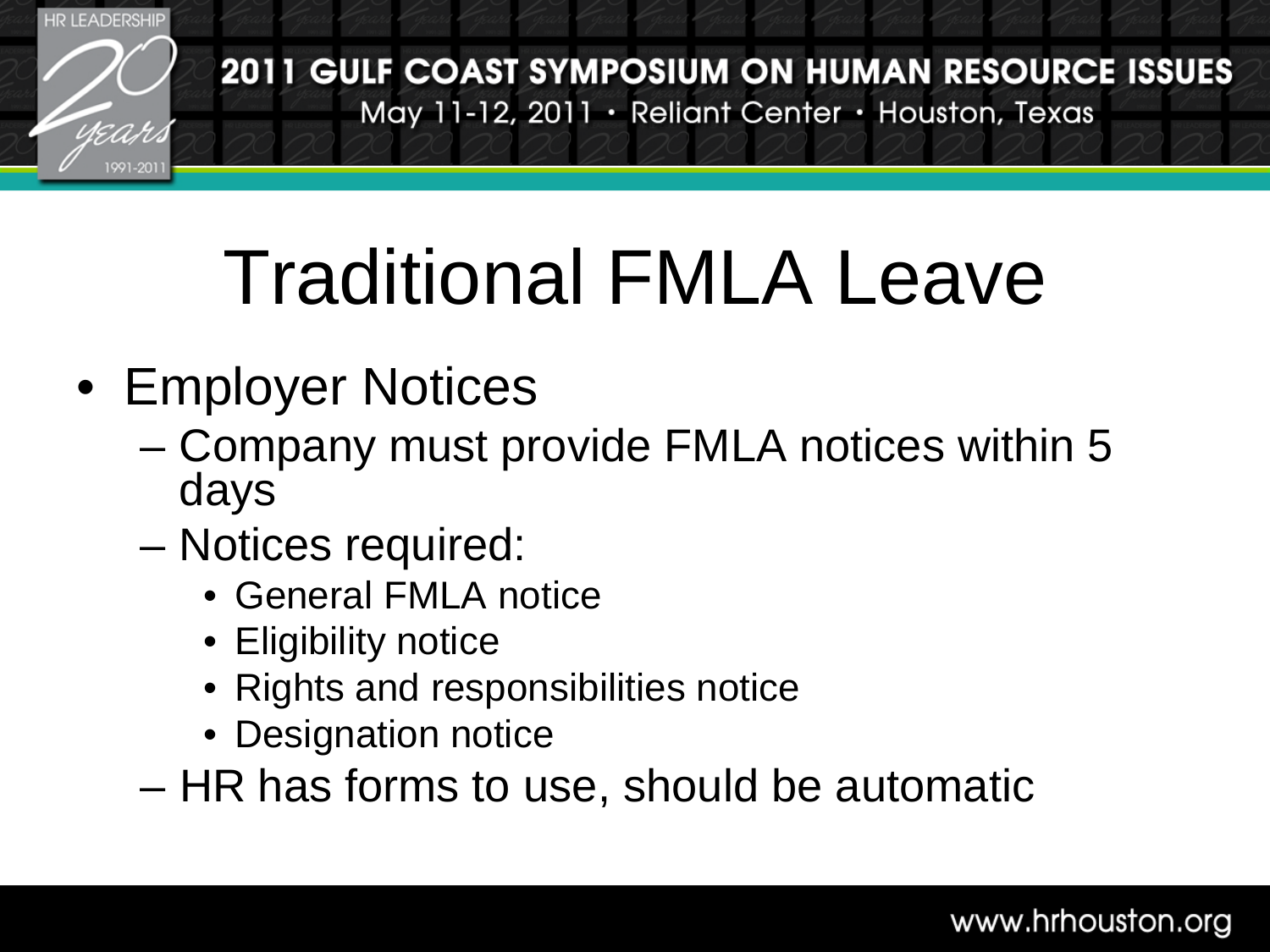

- Employee Notices
	- Burden on employee to timely provide notice of need for FMLA leave
	- If employee submits incomplete information, Company must identify missing info and give time to resubmit
	- Employee must follow Company's usual and customary call-in procedures relating to absences (with some exceptions)
	- What if request for leave is ambiguous?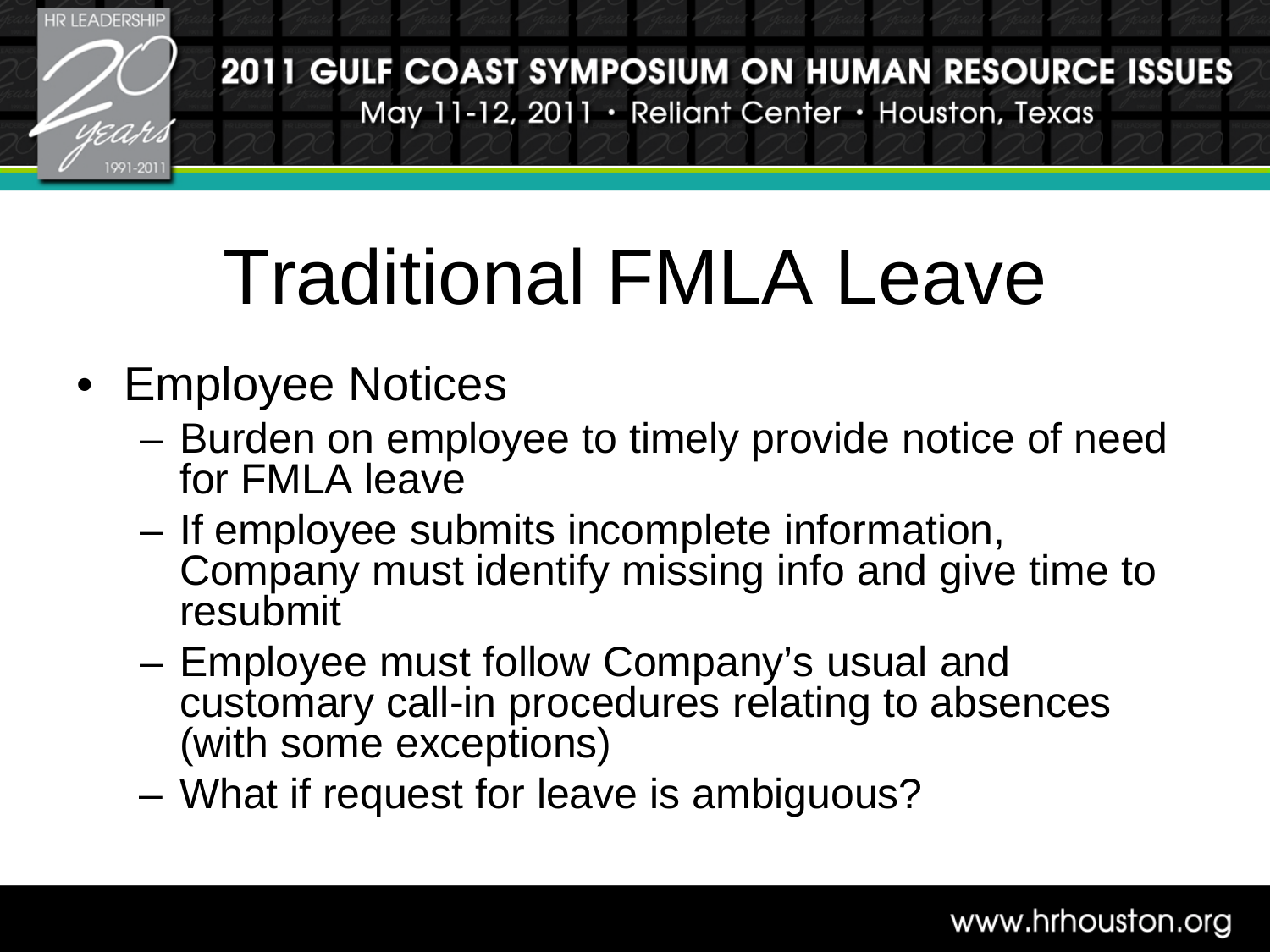

- Medical Certification Process
	- Person contacting employee's doctor must be HCP, HR professional, leave administrator or management official
		- NEVER the employee's direct supervisor
	- Cannot ask for info beyond what's required on certification form
	- If certification is incomplete or insufficient, Company must identify what is lacking and give employee 7 days to fix
	- Company can request recertification for ongoing conditions every six months
	- Fitness for duty
		- Company can require fitness for duty certification regarding ability to perform essential functions upon return from continuous leave
		- Company can require fitness for duty certification following intermittent leave if reasonable safety concerns exist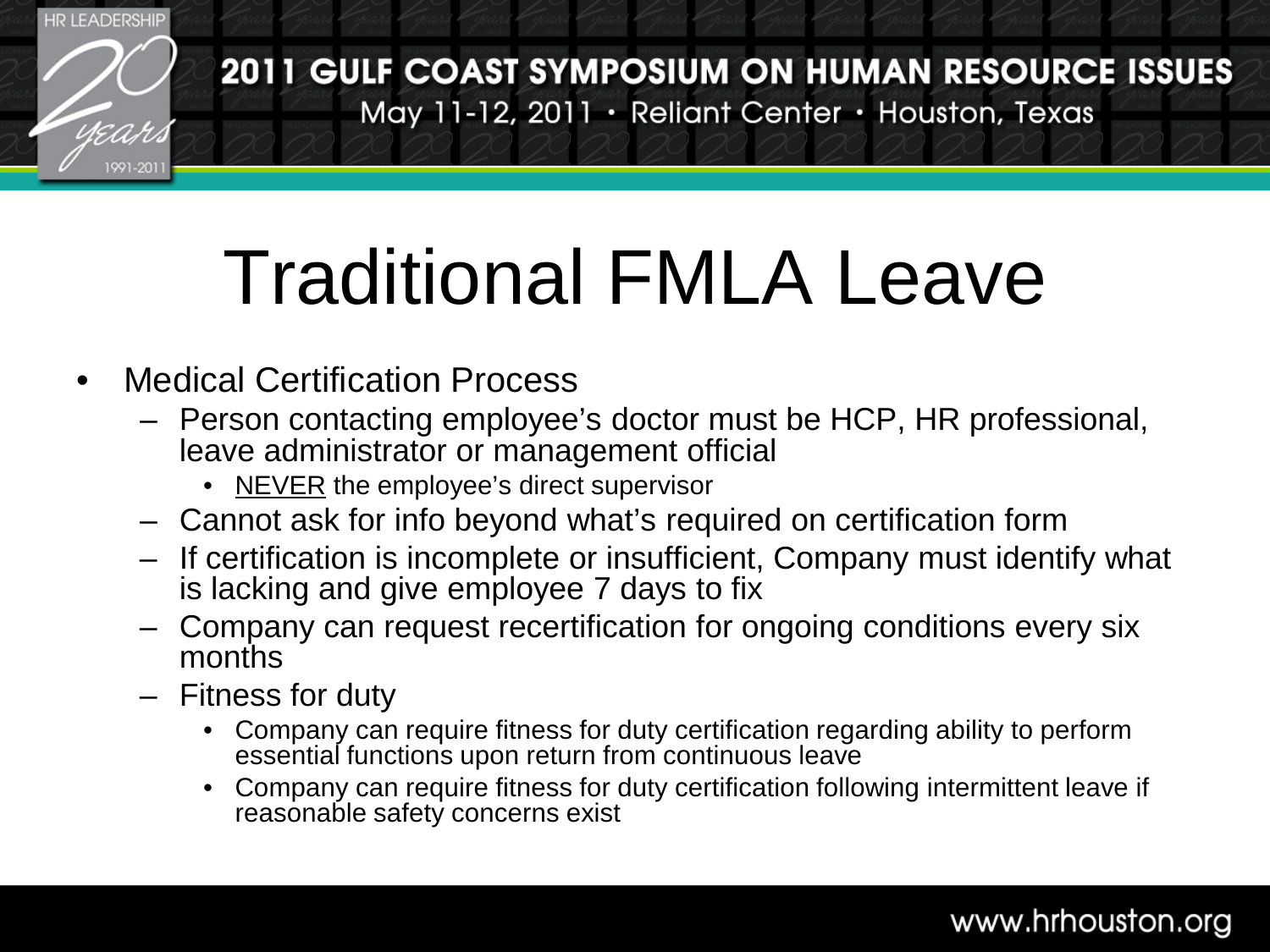

#### Genetic Information Nondiscrimination Act (GINA)

- Became Effective January 2011
- Employers Cannot:
	- Intentionally acquire genetic information about applicants and employees
	- Fire, refuse to hire, or discriminate based on genetic information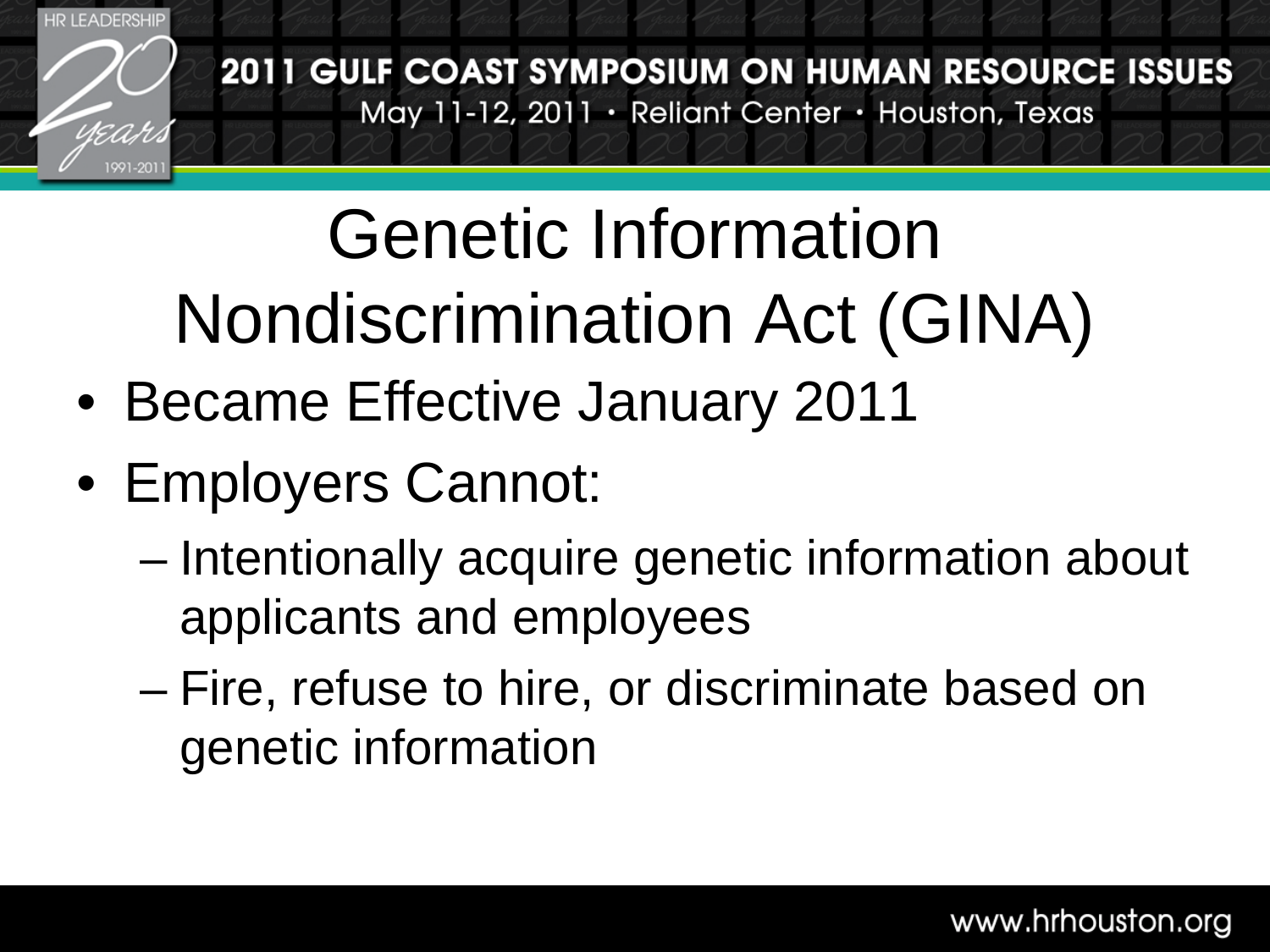

## Confidentiality of Genetic Info

- Genetic Information Must Be Kept **Confidential**
- Must Be Maintained Separate From Personnel Records
	- Beware: Pre-employment physicals
	- Note: Legacy documents may stay where are, but can't disclose to third parties w/o consent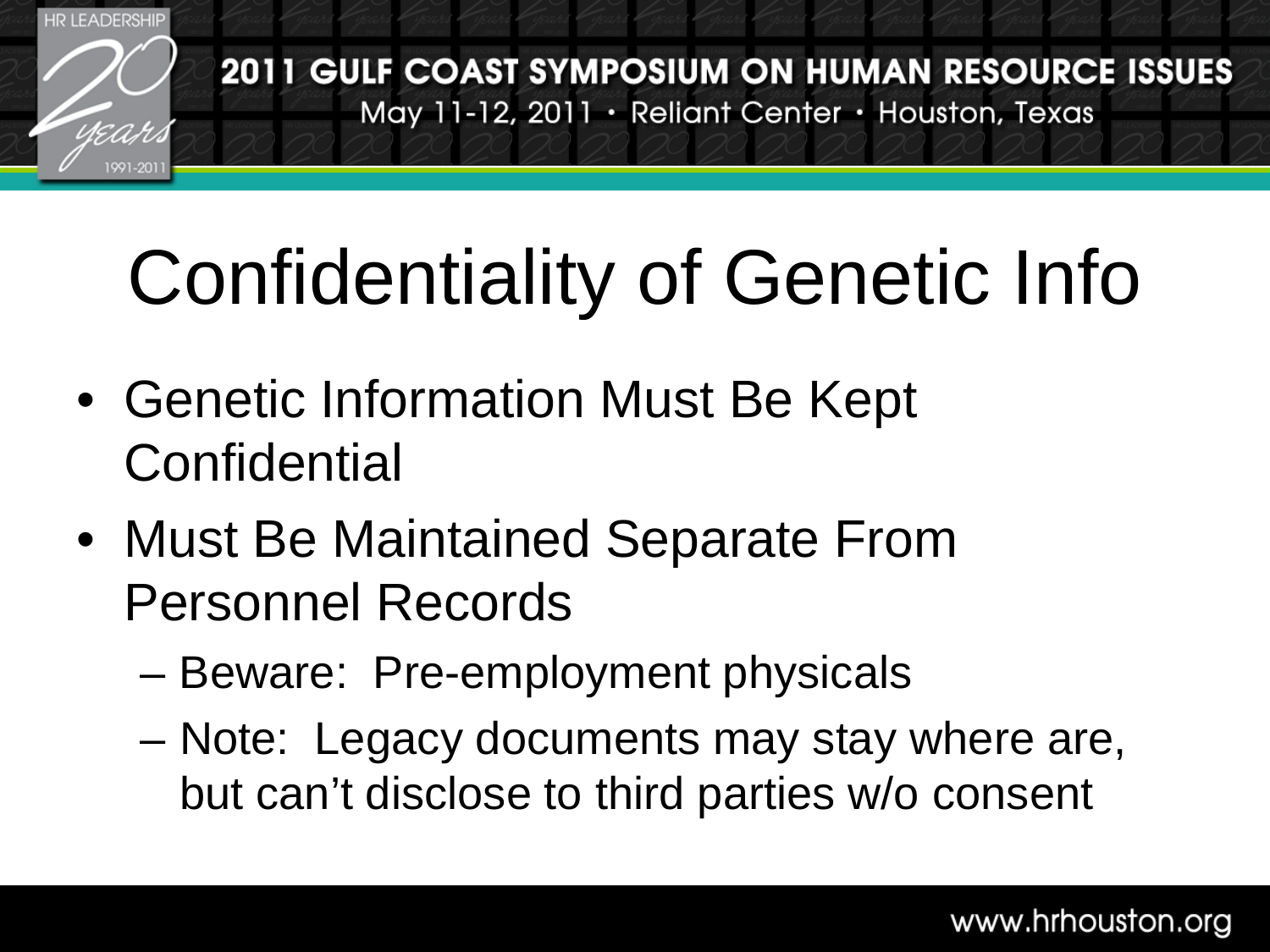

# Requests for Medical Info

- **Exceptions to General Prohibition on Requests** 
	- Inadvertent acquisition
		- Overhear conversation, unsolicited email, info provided in response to expression of concern
	- Publicly available information
		- See it in newspaper or on internet w/o looking for it
	- Request for medical information in connection with fitness for duty, leave certification or accommodation
		- Must instruct HCP or third party that has the info not to provide genetic information
		- Special language in the GINA regulations
	- Wellness programs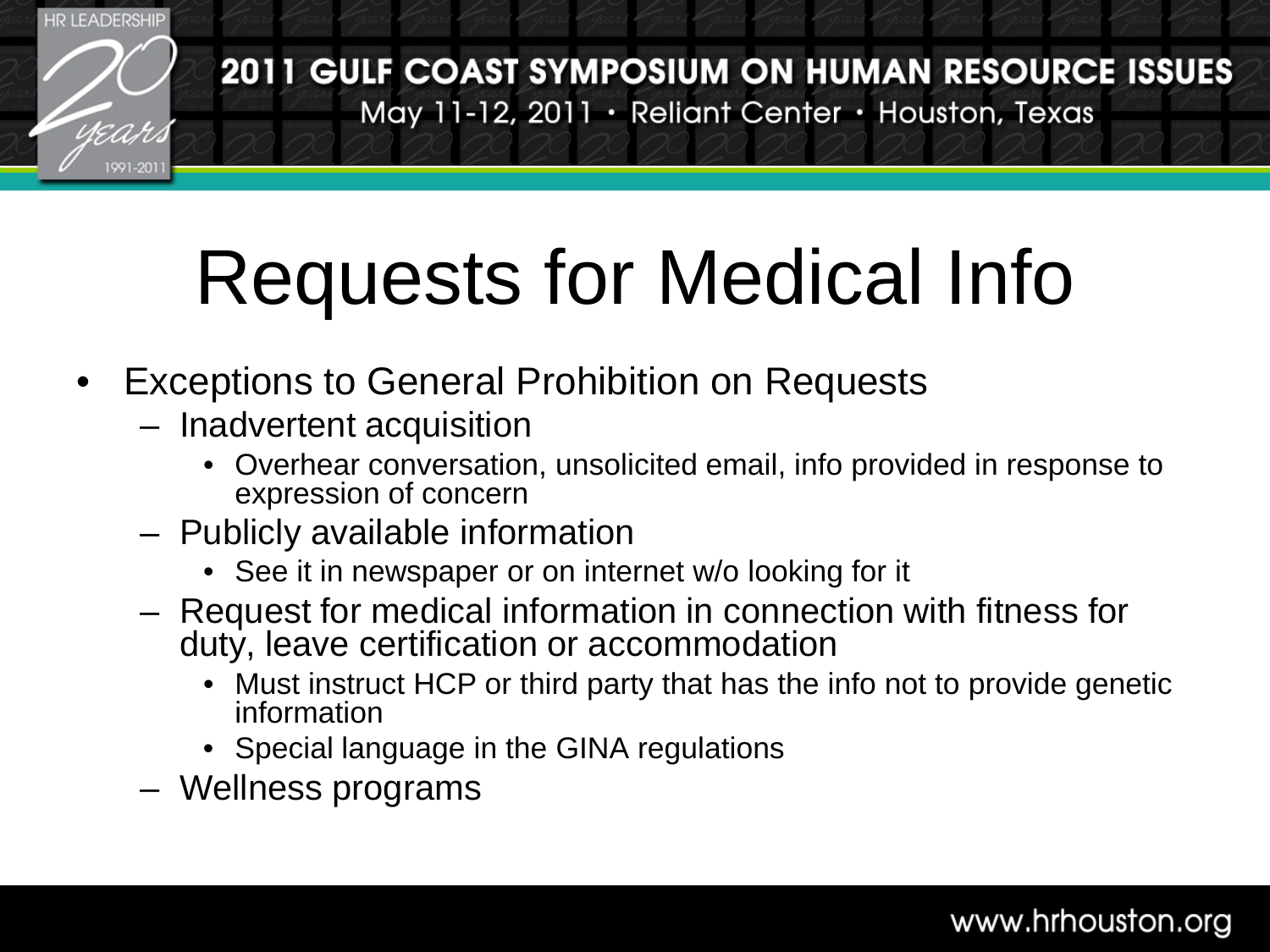

#### "Real World" Hypothetical

• Margaret is placed on a performance improvement plan after she repeatedly misses deadlines and has conflict with co-workers. After getting the PIP from her manager, she comes to you and presents you with a note from a psychiatrist stating that she is being treated for a chronic disorder which may require her to take time off from work unexpectedly in connection with "episodes" and which may require her to communicate with co-<br>workers by email rather than face to face.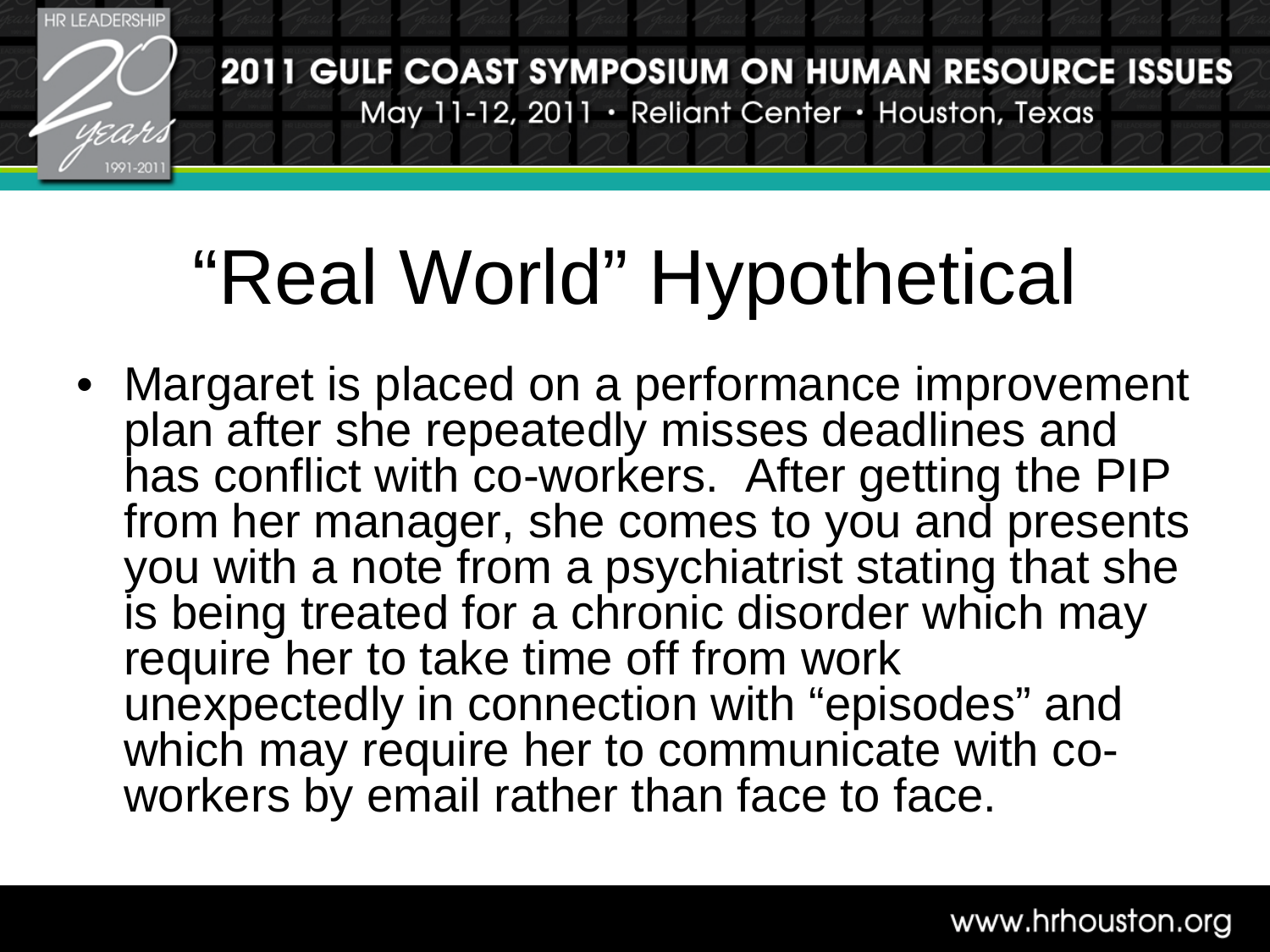

#### Practical Issues

- You Are Not Doctors, Neither Are Your Managers
	- Request documentation from the employee's doctor
	- Ask questions about limitations rather than medical conditions
- Make Sure Job Descriptions Accurately Reflect Physical Requirements and Tasks
- Engage in Interactive Process Regarding Accommodation, and Document That Process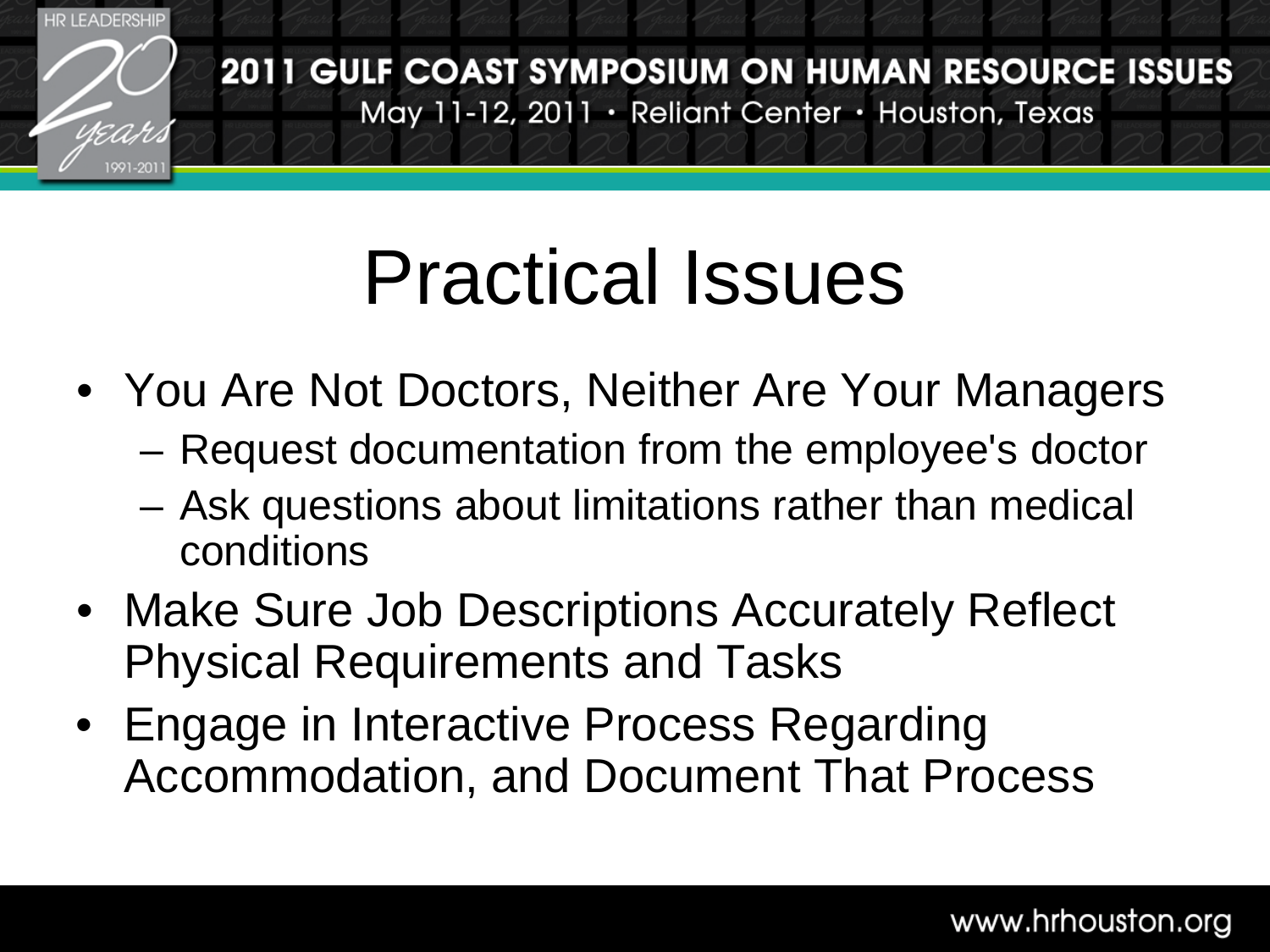

#### Practical Issues

- Educate Managers About General Leave Types
- Be Receptive to "Requests" for Leave
- Ask Questions About Need for Leave
- Track Processing of Leave Requests
- Pay Attention to Leave Start Dates
- Require Certification When Appropriate
- Require Fitness for Duty Certifications